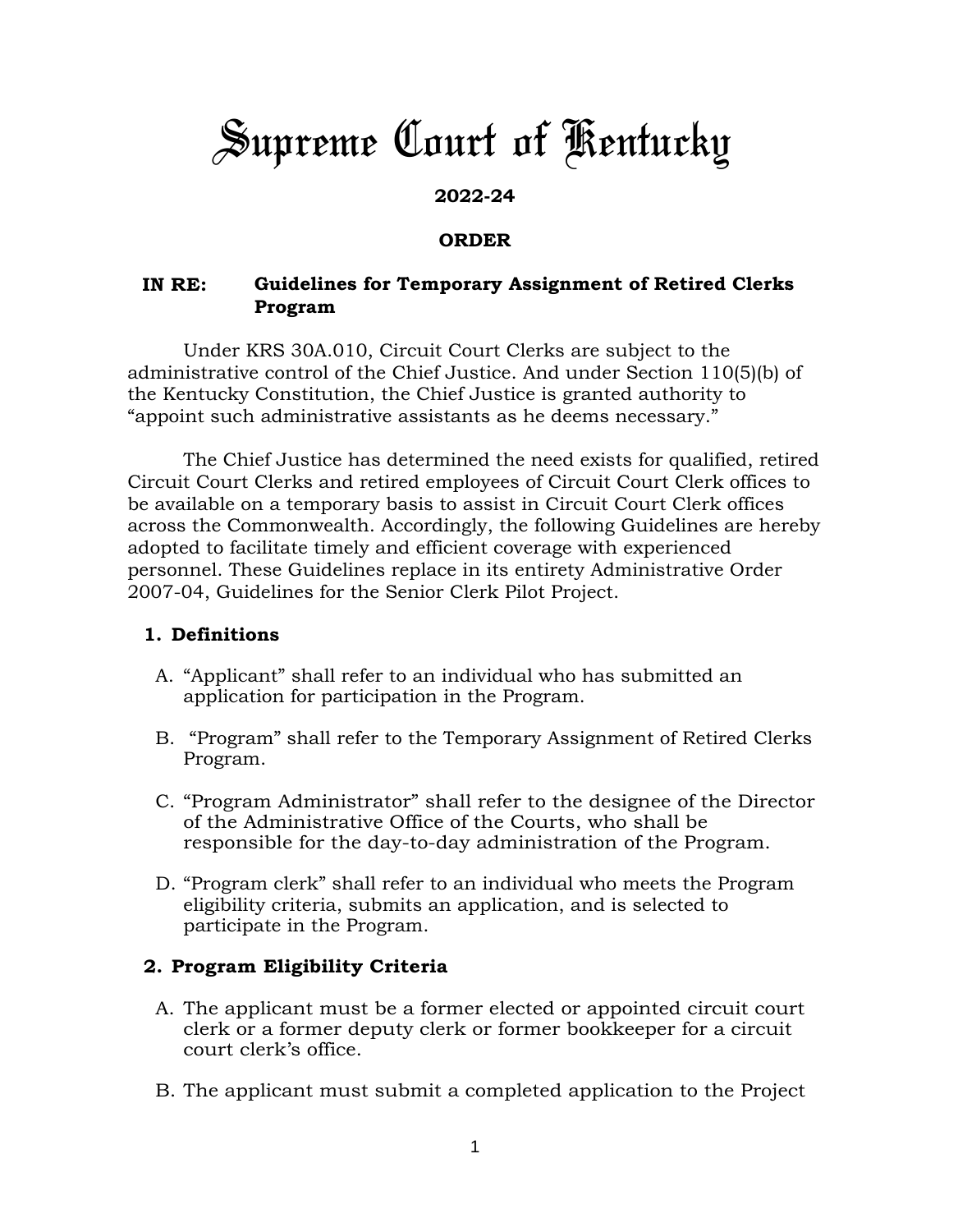Selection Committee within three years of his or her resignation or retirement date or within one year of the effective date of this Order, whichever is later.

- C. In accordance with applicable state retirement guidelines, at the time of application, the applicant must:
	- i. Be retired from KCOJ employment and employment with all other employers participating in the systems operated by the Kentucky Public Pensions Authority (KPPA) for at least three calendar months;
	- ii. Have submitted all required forms and documents to the KPPA; and
	- iii. Received a letter from the KPAA stating the applicant's participation or appointment under this Program will not affect his or her retirement.
- D. An applicant who participates in a state retirement system other than the KPPA must certify at the time of application that he or she has satisfied all applicable requirements of the respective system.
- E. The applicant must have at least six (6) years of experience as a circuit court clerk, deputy clerk, or bookkeeper, or some combination thereof, in the Commonwealth to be eligible to participate in the Program.
- F. The applicant must have voluntarily resigned or retired from his or her KCOJ office or employment. An applicant who was dismissed from employment or removed from office by the Supreme Court will not be eligible to participate in the Program.
- G. A clerk who was defeated for reelection to his or her incumbent seat may be eligible to participate in the Program but will not be assigned to serve in the county or counties in which he or she was defeated.
- H. The applicant shall satisfy a pre-employment background/records assessment.

## **3. Program Selection and Evaluation Committee**

- A. Program clerks will be recommended for participation in the Program by the Program Selection and Evaluation Committee ("Committee").
- B. The Committee will consist of the following members: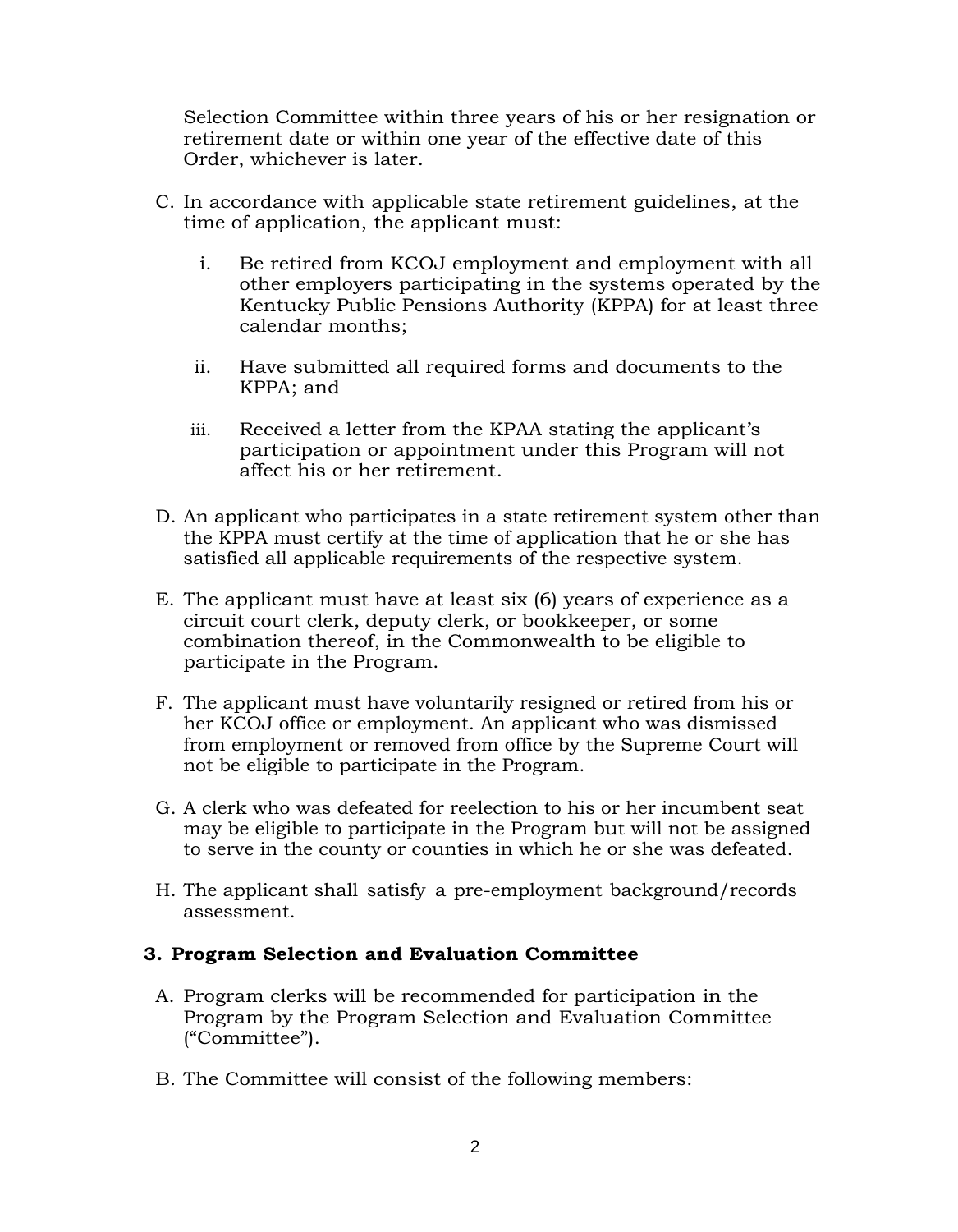- i. The chairperson of the Circuit Court Clerks Conduct Commission or his or her designee;
- ii. An elected circuit court clerk in good standing from a medium<sup>1</sup> or large<sup>2</sup> county recommended by the President of the Kentucky Circuit Court Clerk's Association and approved by the Chief Justice;
- iii. An elected circuit court clerk in good standing from a small<sup>3</sup> county recommended by the President of the Kentucky Circuit Court Clerk's Association and approved by the Chief Justice;
- iv. The AOC Deputy Director or his or her designee; and
- v. The Program Administrator.
- C. The Committee will review applications by email, conference call, or video conference as frequently as necessary and make recommendations to the Chief Justice or his or her designee for appointments to the Program. The Committee may consider an applicant's KCOJ Personnel File, including any final disciplinary actions taken, and/or remedial measures imposed by the Chief Justice against a clerk when determining whether to recommend an applicant for participation in the Program.
- D. The Committee may complete a performance evaluation of a program clerk who is currently assigned or who has recently concluded an assignment. Performance evaluations may be completed as needed.
- E. The Committee may recommend to the Chief Justice or his or her designee that a Program clerk be removed from an assignment or the Program based on the evaluation.

# **4. Confidentiality**

- A. All meetings of the Committee will be closed.
- B. All papers and information obtained by or on behalf of the Committee and inquiries and investigations conducted by the Committee will be confidential, except as provided by order of the Supreme Court.

<sup>&</sup>lt;sup>1</sup> A small county is defined as a county with a population of 49,999 or less.

<sup>2</sup> A medium county is defined as a county with a population between 50,000 and 99,999.

<sup>3</sup> A large county is defined as a county with a population greater than 100,000.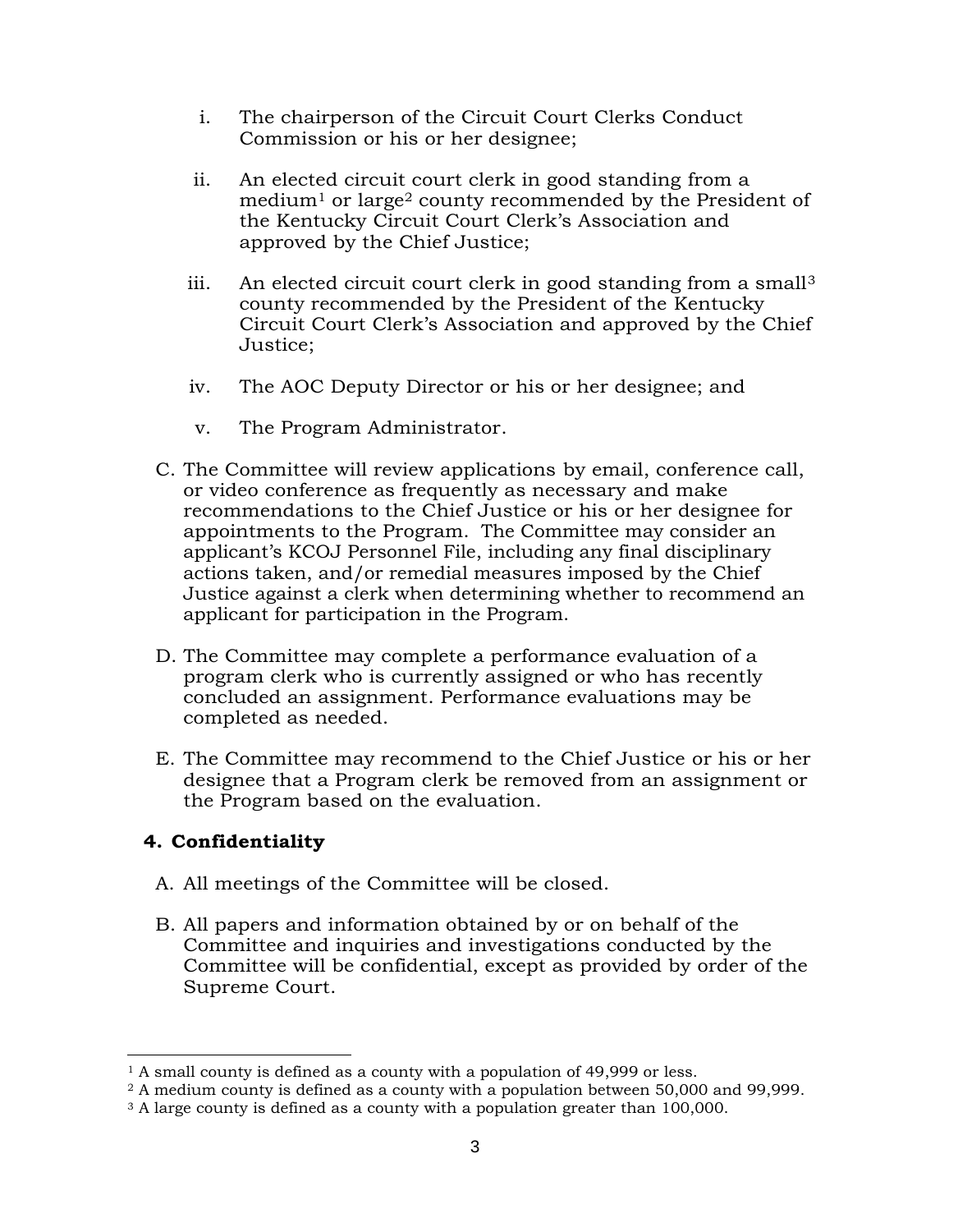## **5. Compensation**

- A. Program clerks shall be compensated at a rate of one hundred and twenty-five dollars (\$125) for each half day of service and two hundred and fifty dollars (\$250) for each full day of service.
- B. Program clerks shall be paid travel expenses in accordance with the Rules of Administrative Procedure Part VII, Reimbursement for Official Travel.
- C. Program clerks are not entitled to receive fringe benefits under Section 6 of Administrative Procedures of the Kentucky Court of Justice, Part III, Personnel Policies.

## **6. Program Assignments**

- A. A program clerk is not guaranteed to receive an assignment upon selection by the Committee for participation in the Program.
- B. A program clerk is not required to accept an assignment offered by the Committee during his or her participation in the Program.
- C. Assignments pursuant to the Program shall be strictly for the purpose of covering temporary absences, providing consulting services, or other reasons approved by the Chief Justice for a limited and specific period of time.

## **7. Enrollment and Notification Procedure**

- A. An individual who satisfies the Program eligibility criteria and wishes to participate in the Program shall apply for participation by obtaining and completing an application from the Program Administrator.
- B. An applicant appointed to the Program will be placed on a participant roster.

## **8. Assignment Requests**

Requests for the temporary assignment of a program clerk will be reviewed and either denied or approved monthly by the Vacancy Review Committee in a manner consistent with this Order.

## **9. Continuing Education**

Program clerks must comply with ongoing training as required by technology enhancements and changes to the Clerk Manual and the Accounting Manual. Trainings may require online course